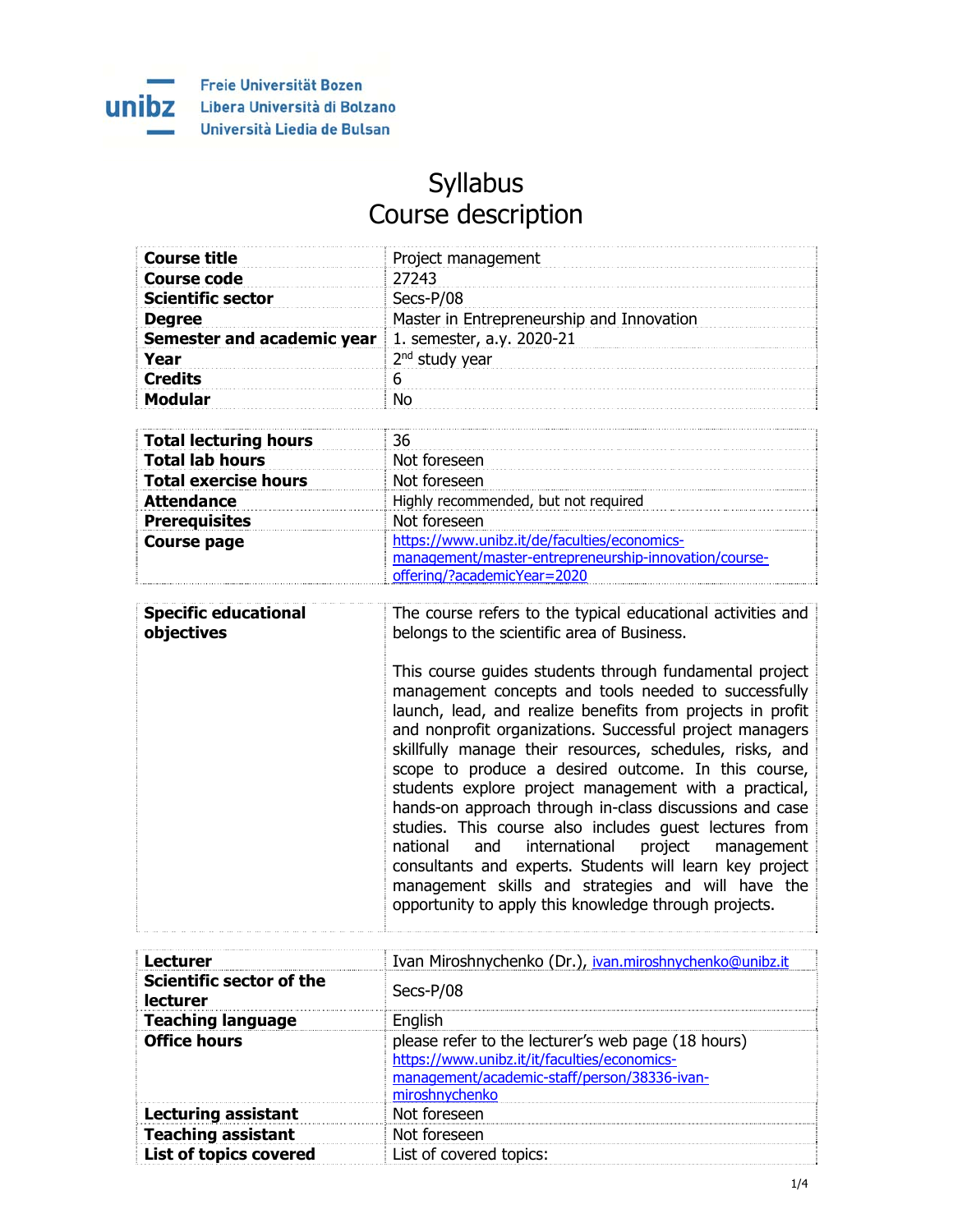

|                        | Introduction to project management<br>Planning<br>Scheduling<br>Controlling<br>Strategic metrics<br>Managing Innovation Projects                                                                                                                                                                                                                                                                                                                                                                                                                                                                                                                                                                                                                                 |
|------------------------|------------------------------------------------------------------------------------------------------------------------------------------------------------------------------------------------------------------------------------------------------------------------------------------------------------------------------------------------------------------------------------------------------------------------------------------------------------------------------------------------------------------------------------------------------------------------------------------------------------------------------------------------------------------------------------------------------------------------------------------------------------------|
|                        | Detailed description                                                                                                                                                                                                                                                                                                                                                                                                                                                                                                                                                                                                                                                                                                                                             |
|                        | Project Management is concerned with designing projects<br>upon which we all depend and executing successfully<br>projects is the very reason for any organization's<br>existence, whether that organization is large or small,<br>manufacturing or service, for-profit or not-for-profit.<br>Project management is also at the center of so many of<br>the changes affecting the business world $-$ changes in<br>customer preference, changes in supply networks brought<br>about by internet-based technologies, and changes in the<br>extent of environmental responsibility that we expect<br>from companies. Promoting the creativity that will allow<br>organizations to respond to so many changes is becoming<br>the prime task of operations managers. |
|                        | To successfully launch, lead, and realize benefits from<br>projects in profit and nonprofit organizations, this course<br>will offer a broad range of topics ranging from the<br>foundational<br>definitions<br>concepts<br>and<br>of<br>Project<br>Management in general over to practical tools within<br>Project Management, such as e.g. Strategic Planning and<br>Control Process Strategies, Project Selection, Project Life<br>Cycle, Strategic Change Steps, Project Milestones, Key<br>Performance Indicators or Value-Based Metrics.                                                                                                                                                                                                                   |
| <b>Teaching format</b> | Frontal lectures, guest lectures from industry experts, in-<br>class discussions, case studies and projects. The case<br>studies are discussed in class and students will receive an<br>assessment for each case study discussion.                                                                                                                                                                                                                                                                                                                                                                                                                                                                                                                               |

| <b>Learning outcomes</b> | Knowledge and understanding<br>Know the basic concepts and definitions related to<br>$\bullet$<br>project management<br>Appreciate and understand the role and<br>$\bullet$<br>importance of strategic projects in enterprises<br>• Understand the unique strategic and managerial<br>challenges associated with project development |
|--------------------------|--------------------------------------------------------------------------------------------------------------------------------------------------------------------------------------------------------------------------------------------------------------------------------------------------------------------------------------|
|                          | Applying knowledge and understanding<br>• Understand and recognize key project<br>management processes and challenges in an                                                                                                                                                                                                          |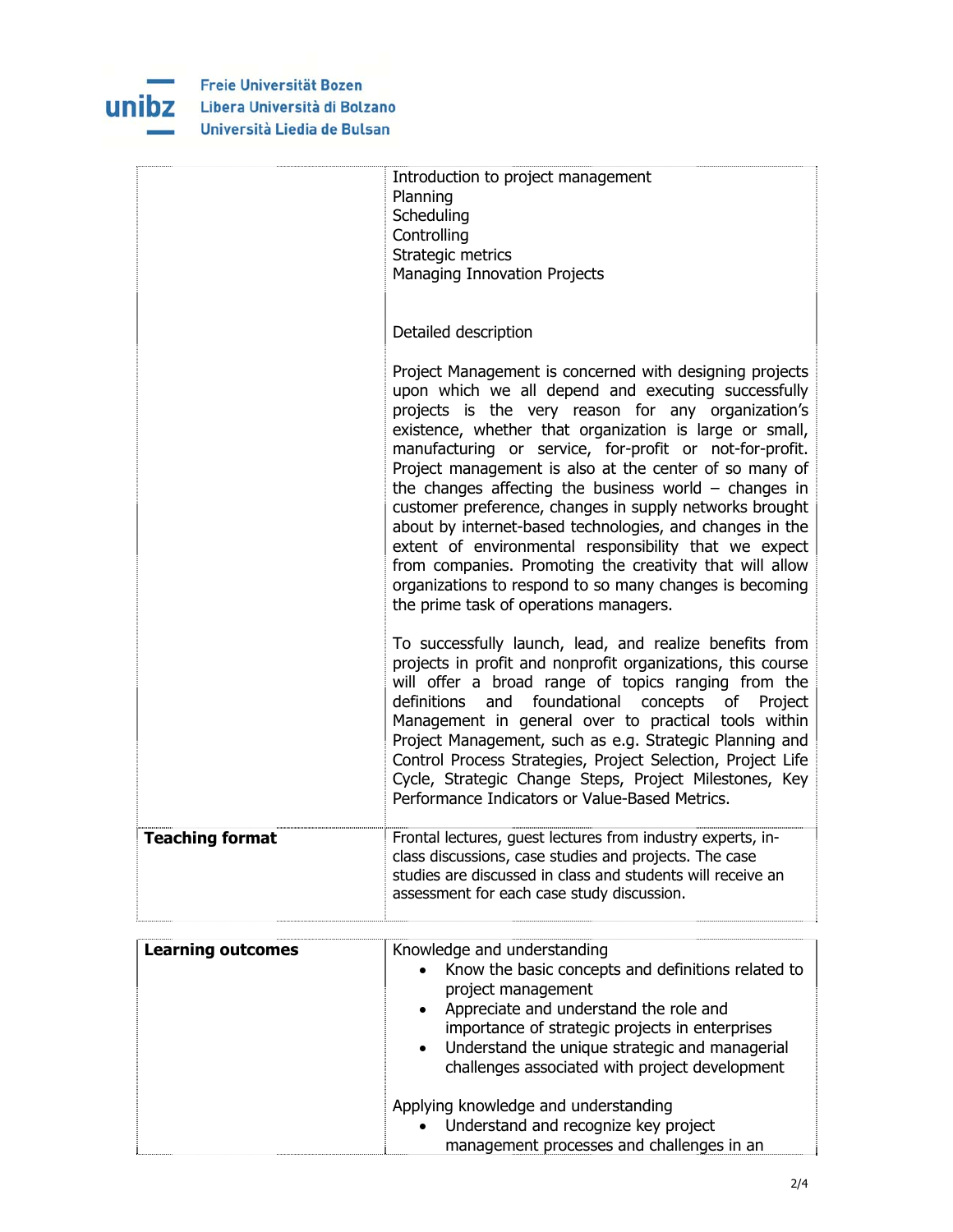

| enterprise<br>Critically evaluate key project management<br>$\bullet$<br>challenges and use optimization potentials<br>Ability to launch and lead strategic projects<br>$\bullet$                                                                                                                                     |
|-----------------------------------------------------------------------------------------------------------------------------------------------------------------------------------------------------------------------------------------------------------------------------------------------------------------------|
| Making judgments<br>Make judgements about the distinctive managerial<br>implications of project management on an<br>enterprise<br>Critically compare and evaluate different project<br>$\bullet$<br>management trajectories<br>Strategically assess potential benefits and costs<br>associated with project execution |
| Communication skills<br>Develop communication skills for presenting and<br>discussing projects<br>Ability to communicate and negotiate with people<br>with different professional experiences the project<br>goals and potential outcomes                                                                             |
| Learning skills                                                                                                                                                                                                                                                                                                       |
| Ability to carry out strategic projects<br>Identify and adopt key performance metrics for<br>$\bullet$<br>project assessment<br>Develop and assess concepts related to project<br>$\bullet$<br>management                                                                                                             |

| <b>Assessment</b>                                             | Written and oral: written exam with review<br>questions, in-class oral project work presentation<br>(analysis of a business case) and discussions.<br>Project work done in groups or, for non-attending<br>students, individually<br>NOTE: Project work are valid for 1 academic year and<br>cannot be carried over beyond that timeframe.                                                                                                                                  |
|---------------------------------------------------------------|-----------------------------------------------------------------------------------------------------------------------------------------------------------------------------------------------------------------------------------------------------------------------------------------------------------------------------------------------------------------------------------------------------------------------------------------------------------------------------|
| <b>Assessment language</b>                                    | English                                                                                                                                                                                                                                                                                                                                                                                                                                                                     |
| <b>Evaluation criteria and</b><br>criteria for awarding marks | 60% Written exam<br>30% Project work presentations<br>10% In-class discussions<br>The written exam consists of review questions or written<br>critical assessments of project management issues. It is<br>relevant for written exam: clarity of answers based<br>on the knowledge provided in readings, textbooks and<br>slides, ability to summarize, evaluate, and establish<br>relationships between topics, ability to critically analyze<br>project management issues. |